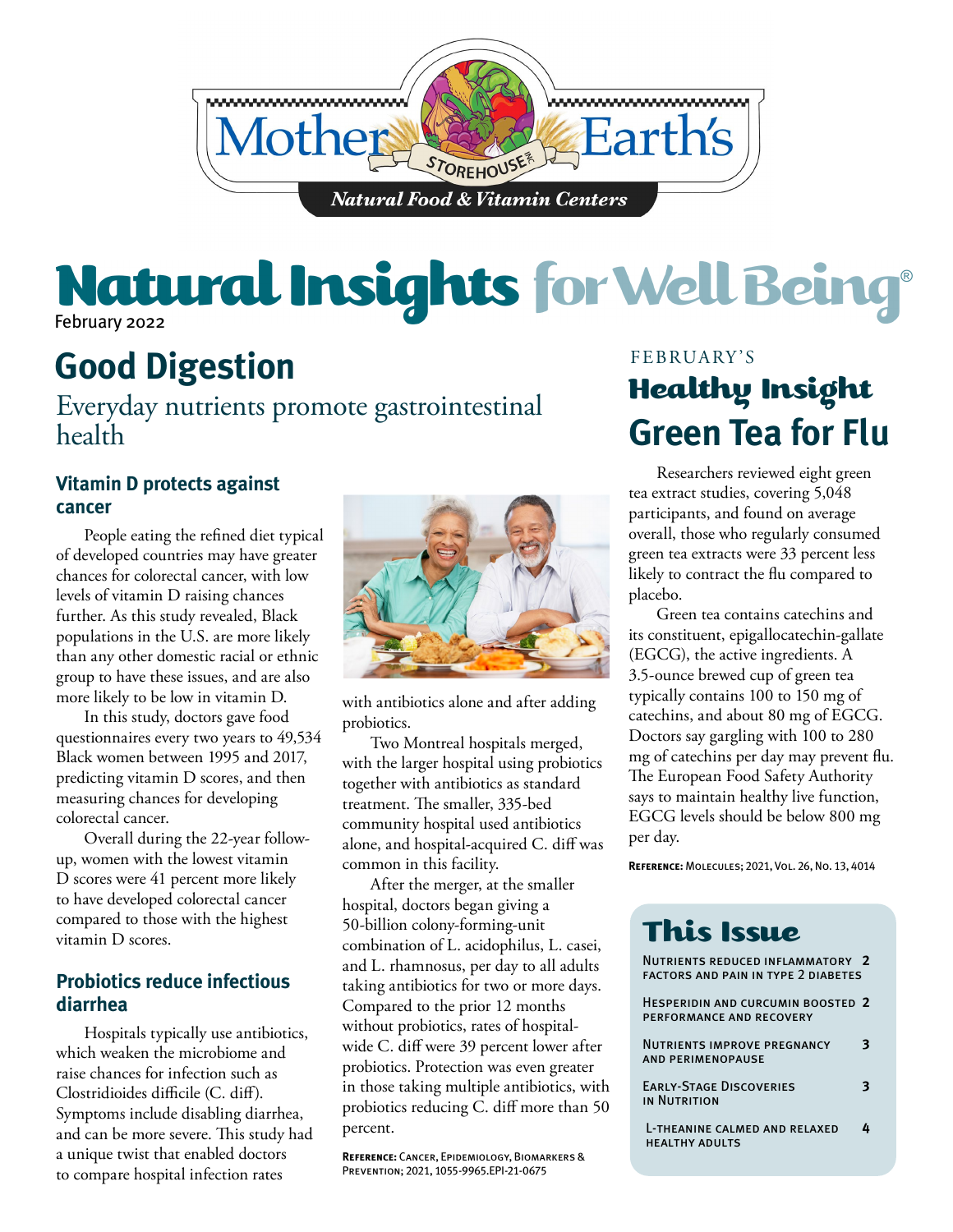# **Diabetes Update** Nutrients reduced inflammatory factors and pain in type 2 diabetes

### **Vitamins D, E, and resveratrol**

Vitamins D, delta-tocotrienol E, and resveratrol have cholesterolreducing, anti-inflammatory, and antioxidant effects, which doctors tested, separately and together, on metabolic markers in type 2 diabetes. In the first phase of the study, 120 participants took a placebo, or individually 10,000 IU of vitamin D, 500 mg of delta-tocotrienol, or 500 mg of resveratrol, half after breakfast, and half after dinner. In the second phase, 56 participants took a placebo or all three nutrients together, also twice per day.

All nutrients, separately or together, lowered fasting glucose an average of 11 percent. Those taking the nutrient combination saw long-term average glucose levels decline 10 percent; fasting insulin and insulin resistance decline

9 and 20 percent, respectively; and inflammatory factors high-sensitivity C-reactive protein and malondialdehyde down 23 and 20 percent, respectively.

### **Vitamin K2 reduced neuropathy**

There are two reasons people typically get nerve damage in the extremities, called peripheral neuropathy: diabetes and vitamin B12 deficiency, both common in the U.S. In this study, adults with peripheral neuropathy, 36 with type 2 diabetes, and 28 with B12 deficiency, took a placebo or 100 mcg of vitamin K2 twice per day.

After eight weeks, the vitamin K2 group self-assessed symptom scores of pain, tingling, burning, prickling, numbness, weakness, and general fatigue declined to 3-4 from 8-9 on a scale of

1-10, regardless of whether participants had diabetes or B12 deficiency. Four weeks after stopping vitamin K2, symptom scores averaged 2.

**Reference:** Journal of Diabetes and Clinical Studies; 2021, Vol. 5, No. 1, 1-16



## **Exercise** Hesperidin and curcumin boosted performance and recovery

### **Hesperidin increased antioxidant capacity**

The antioxidant hesperidin comes from oranges. In this study, 40 amateur cyclists, aged 18 to 55, with healthy weight, took a placebo or 500 mg of hesperidin per day over a period of eight weeks, during which they completed



five cycling tests of sustainable and maximum power. Before each of the five tests, participants ate the same breakfast of measured carbohydrates, proteins, and lipids.

While there was no improvement for placebo, those taking hesperidin saw an increase of 3.2 percent in sustainable threshold power—the level of force that can be steadily maintained—and a 2.7 percent increase in maximum power to exhaustion. During recovery, superoxide dismutase (SOD) levels increased, raising antioxidant capacity, and markers for oxidative stress and inflammation decreased.

### **Curcumin reduced muscle damage, inflammation**

Exhausting, unusual exercise can damage muscle, and lead to delayed

soreness, weakness, and inflammation. Many earlier studies have found curcumin reduced inflammation. In this review of five studies covering 98 sedentary but healthy young men and women, participants took a placebo or 180 to 400 mg of curcumin per day, for two days to four weeks.

The acute exercises included free weights, leg presses, maximum jump height, and a cycling challenge. Compared to placebo, curcumin reduced levels of inflammatory factors creatine kinase, ammonia, interleukin-6 and -8, and tumor necrosis factor alpha; and increased maximum contraction power and range of motion. The curcumin group also reported less fatigue compared to placebo.

**Reference:** Antioxidants; 2021, Vol. 10, No. 3, 432, PUBLISHED ONLINE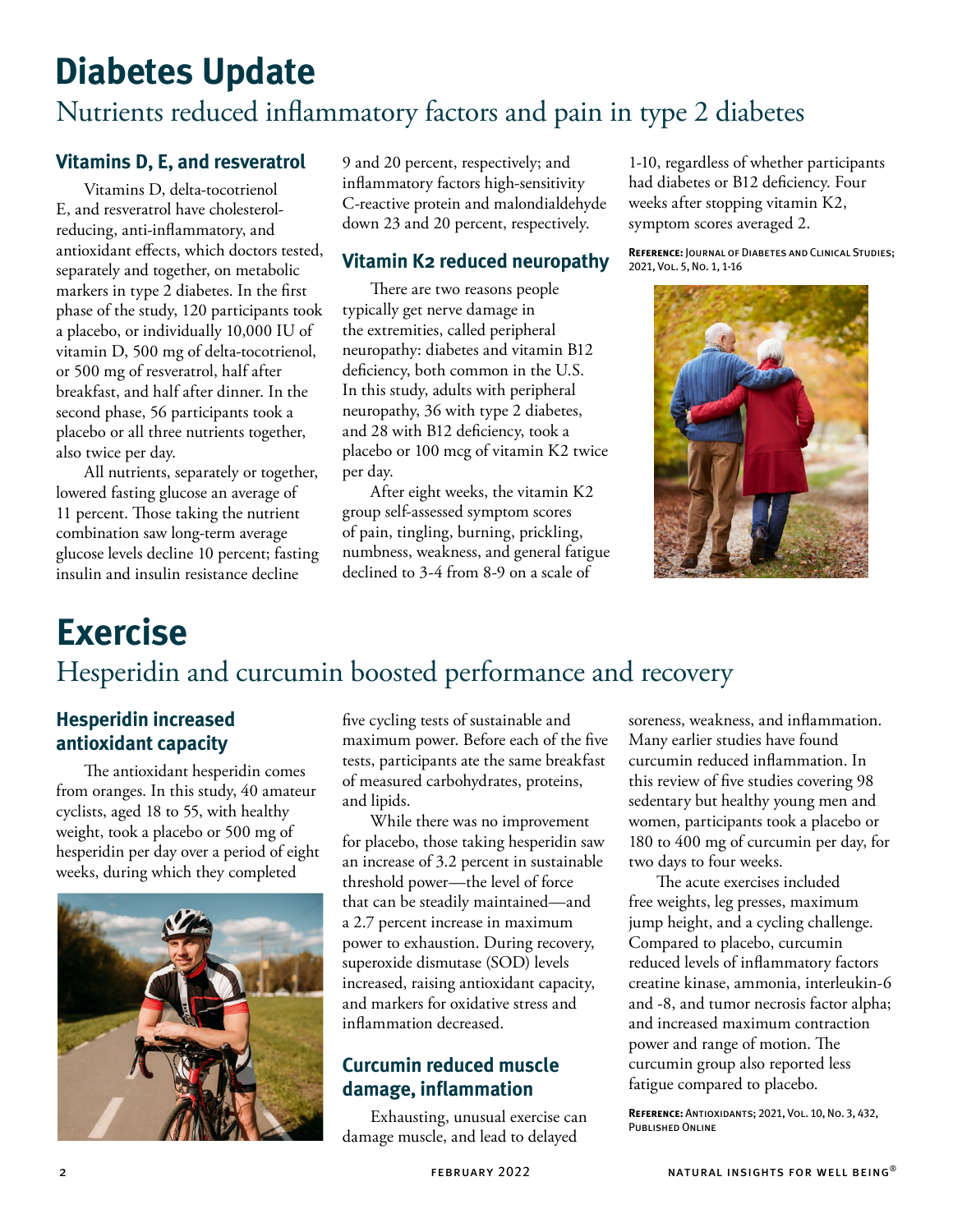# **Women**

### Nutrients improve pregnancy and perimenopause

#### **Pre- and probiotics reduced nausea in pregnancy**

Elevated levels of estrogen and progesterone in pregnancy alter the microbiome, and may cause nausea, vomiting, and other gut symptoms in 85 percent of expectant mothers. In this study, 32 pregnant women took 200 mg of inulin plus a combination of 10



probiotics in 10 billion colony-formingunits per day, for six days, then stopping for two days.

The women answered questionnaires each 24 hours during treatment, reporting significant improvements in daily nausea, vomiting, constipation, and overall quality of life.

Probiotics produce free bile acids, which promote healthy digestion and metabolism, levels of which were initially low, and directly linked to high vomiting scores. Doctors said, "Regulating bile acid may explain the benefits of probiotics in gastrointestinal function during early pregnancy."

### **Ashwagandha improved perimenopause symptoms**

As women approach menopause, symptoms such as hot flashes and night sweats, along with changes in mood and anxiety, can develop. In this study, 91 perimenopausal women, aged 45 to 55, took a placebo or 300 mg of ashwagandha twice per day.

After eight weeks, women taking ashwagandha reported greater improvements compared to placebo in symptoms on the standard menopause rating scale, including sleep problems, depressed mood, irritability, anxiety, fatigue, and bladder, joint and muscle discomfort. The number of hot flashes per week also declined, and estradiol levels were restored to normal in women taking the ashwagandha.

Doctors said ashwagandha was safe and effective in reducing mild to moderate symptoms in perimenopause, and recommend it as a treatment option.

**Reference:** Nutrients; 2021, Vol. 13, No. 11, 3931

### FEBRUARY'S Ahead of the Curve

### **Early-Stage Discoveries: Amino Acids, Probiotics, Krill Oil**

Good results in the lab can lead to larger human trials. Here are some of the most promising recent findings.

#### **Amino acids linked to brain health**

Low-protein diets have a link to poor brain function. In the lab, mice on a low-protein diet had accelerated brain impairment, effects that reversed after supplementing with seven amino acids: leucine, phenylalanine, lysine, isoleucine, histidine, valine, and tryptophan. To find out how, doctors measured genelevel changes that revealed lower levels of kynurenine, an inflammatory factor that amino acids kept from entering the brain, preventing immune cells from attacking neurons. Amino acids also reduced neuronal death and increased neuronal connectivity.

#### **Probiotics reduce social disorders**

Gut microbes appear to contribute to neurological disorders. Doctors discovered in mice, hyperactivity is controlled by genetics, but social behavior is regulated by the gut microbiome. In the lab, L. reuteri restored normal social behavior, but did not affect hyperactivity. Researchers then gave a gut metabolite that had been increased by L. reuteri to asocial mice, which improved asocial behavior. "In my wildest dreams, I could not have imagined gut microbes could modulate behavior and brain function, but here we are," doctors said.

### **Krill oil reduced inflammation in fatty tissue and liver**

Obesity triggers chronic inflammation in fat tissue and in the liver. In the lab, mice had a high-fat diet with or without krill oil for 28 weeks. Levels of the omega-3 fatty acids EPA and DHA increased in all tissues in the krill oil group, with the highest concentrations in the liver. Krill oil also activated a shift towards smaller fat cells in white adipose tissue; reduced concentrations of the omega-6 arachidonic acid, and suppressed inflammatory pathways in the liver.

**Reference:** Science Advances; 2021, Vol. 7, No. 43, abd5046